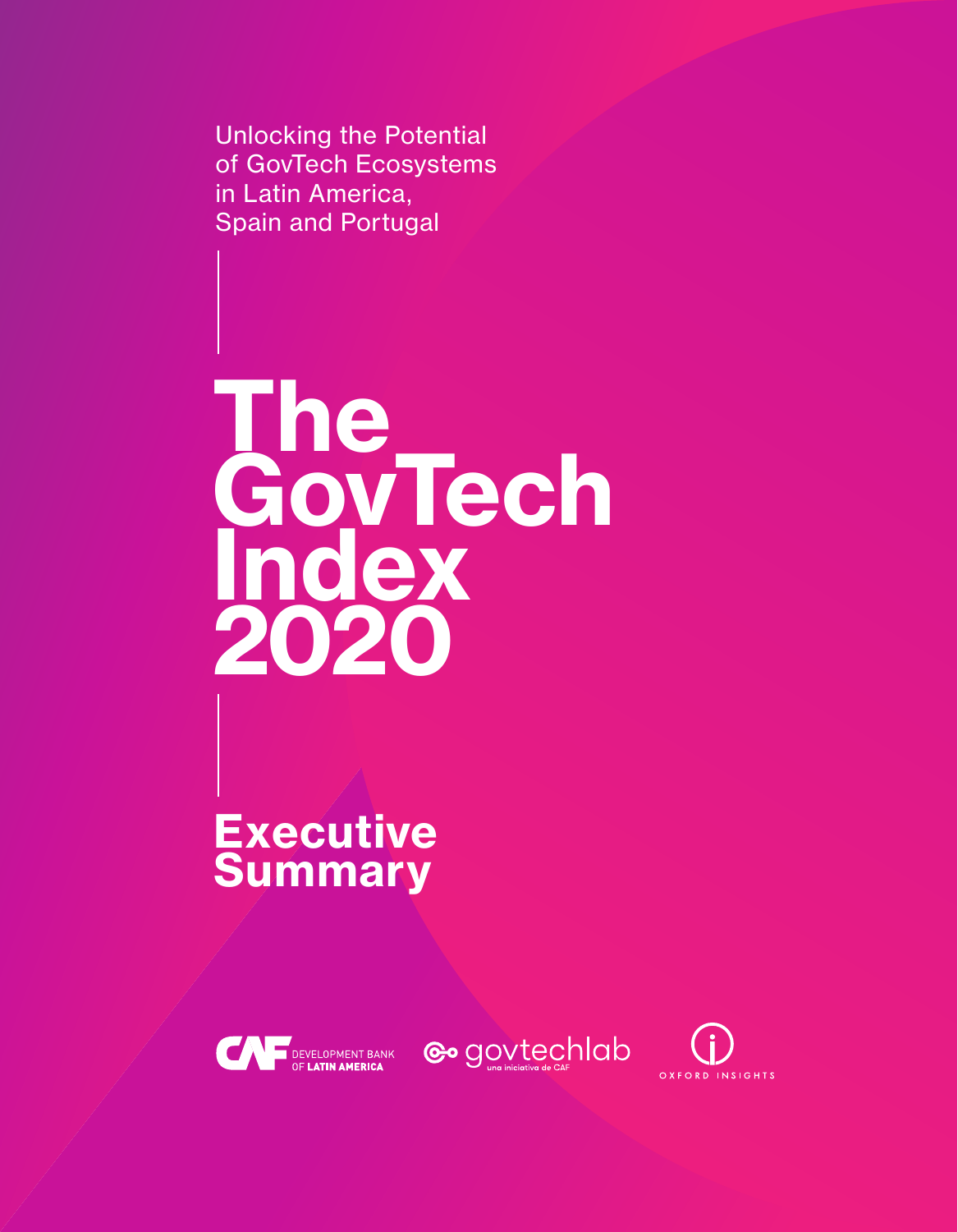# **The GovTech Index 2020**

Unlocking the Potential of GovTech Ecosystems in Latin America, Spain and Portugal

# **Executive Summary**







Title: Executive Summary. *The GovTech Index 2020 Unlocking the Potential of GovTech Ecosystems in Latin America, Spain and Portugal*

Legal Deposit: DC2020000690 ISBN: 978-980-422-175-0

Editor: CAF and Oxford Insights

Vice Presidency of Knowledge Pablo Sanguinetti

Director, Digital Innovation in Government Carlos Santiso

Authors: CAF: Enrique Zapata

Oxford Insights: Richard Stirling Walter Pasquarelli Eleanor Shearer

Graphic design: Estudio Bilder / Buenos Aires

Photo credits: William Navarro

The views expressed in this publication are the responsibility of the authors and do not necessarily represent the official position of CAF and Oxford Insights.

The digital version of this book can be found at: [scioteca.caf.com](http://scioteca.caf.com)

©2020 Corporación Andina de Fomento and Oxford Insights All rights reserved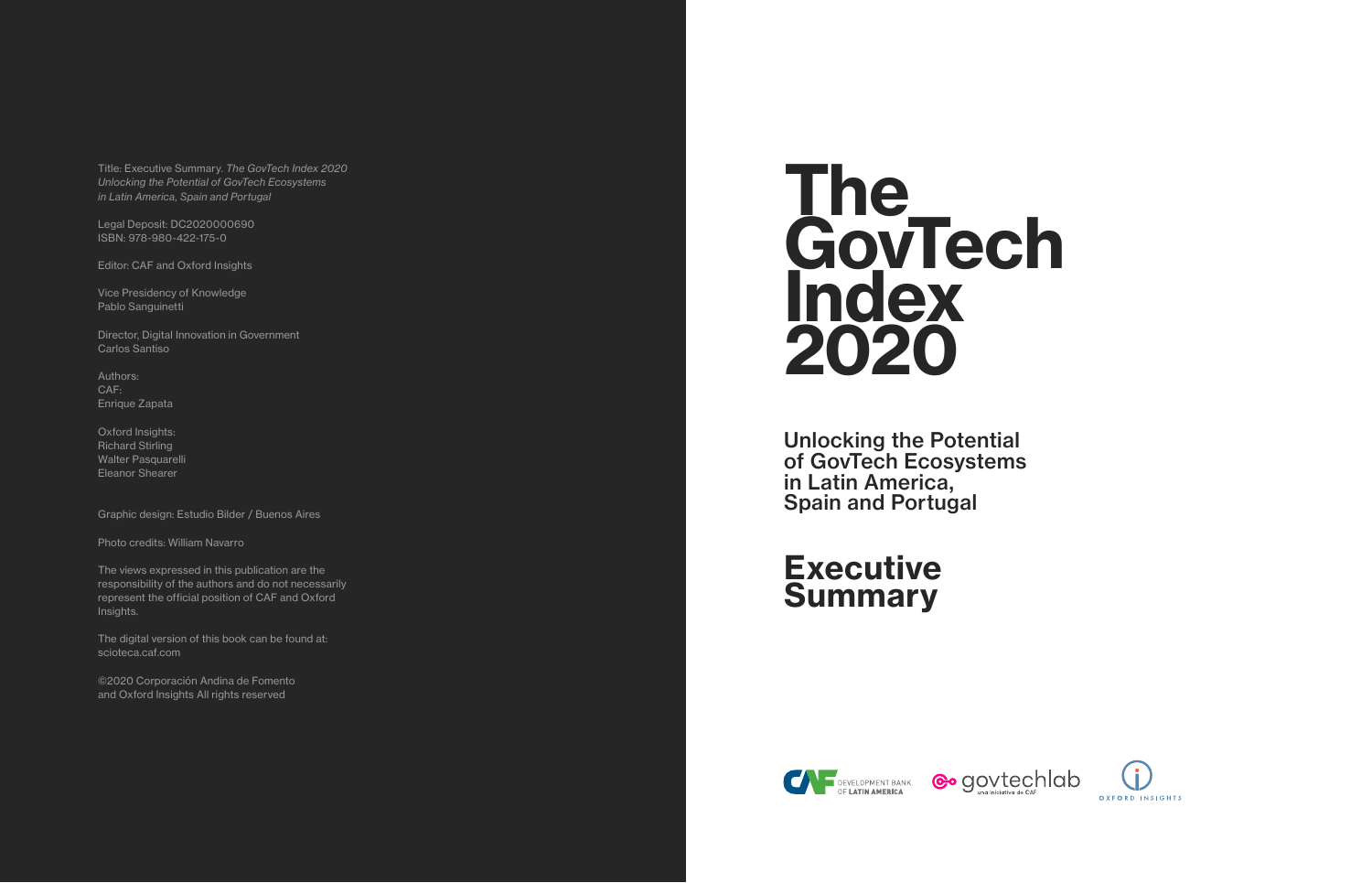According to CAF, GovTech is "The ecosystem in which governments cooperate with startups, SMEs and other actors that use data intelligence, digital technologies, and innovative methodologies to provide products and services to solve public problems… They propose new forms of public-privatepartnerships for absorbing digital innovations and data insights to increase the effectiveness, efficiency, and transparency in the delivery of public services."

Latin America is witnessing the widespread emergence of GovTech, a new digital ecosystem with immense potential for solving public challenges, whilst saving government [an estimated USD1 trillion.](https://www.govtech.com/budget-finance/Technology-Could-Save-Government-1-Trillion.html) The countries that will be able to get the most value out of it, will be those with the appropriate capabilities for welcoming innovation, whilst enabling a collaborative environment between startups and government. In light of this, as this new digital ecosystem is developing in Latin America, countries need to position themselves to allow the GovTech ecosystem to flourish.

> Is there government demand for these products, especially when innovation can be disruptive to existing bureaucracies and ways of working?

Can governments and startups easily work together in the existing procurement framework?

If the essence of GovTech is the collaboration between startups and governments to use innovative technologies, the GovTech ecosystem can be distilled into three questions:

**Startups**: Are there startups and SMEs able to provide these new technologies?

**Government**: Is there government demand for these products, especially when innovation can be disruptive to existing bureaucracies and ways of working?

**Procurement**: Can governments and startups easily work together in the existing procurement framework?

These three pillars that show the potential to reach mature GovTech ecosystems (supply from startups, demand from governments, and the framework that allows them to work together) drove the design of our GovTech Index.

### **Startups**

Are there startups and SMEs able to provide these new technologies?

Government

Procurement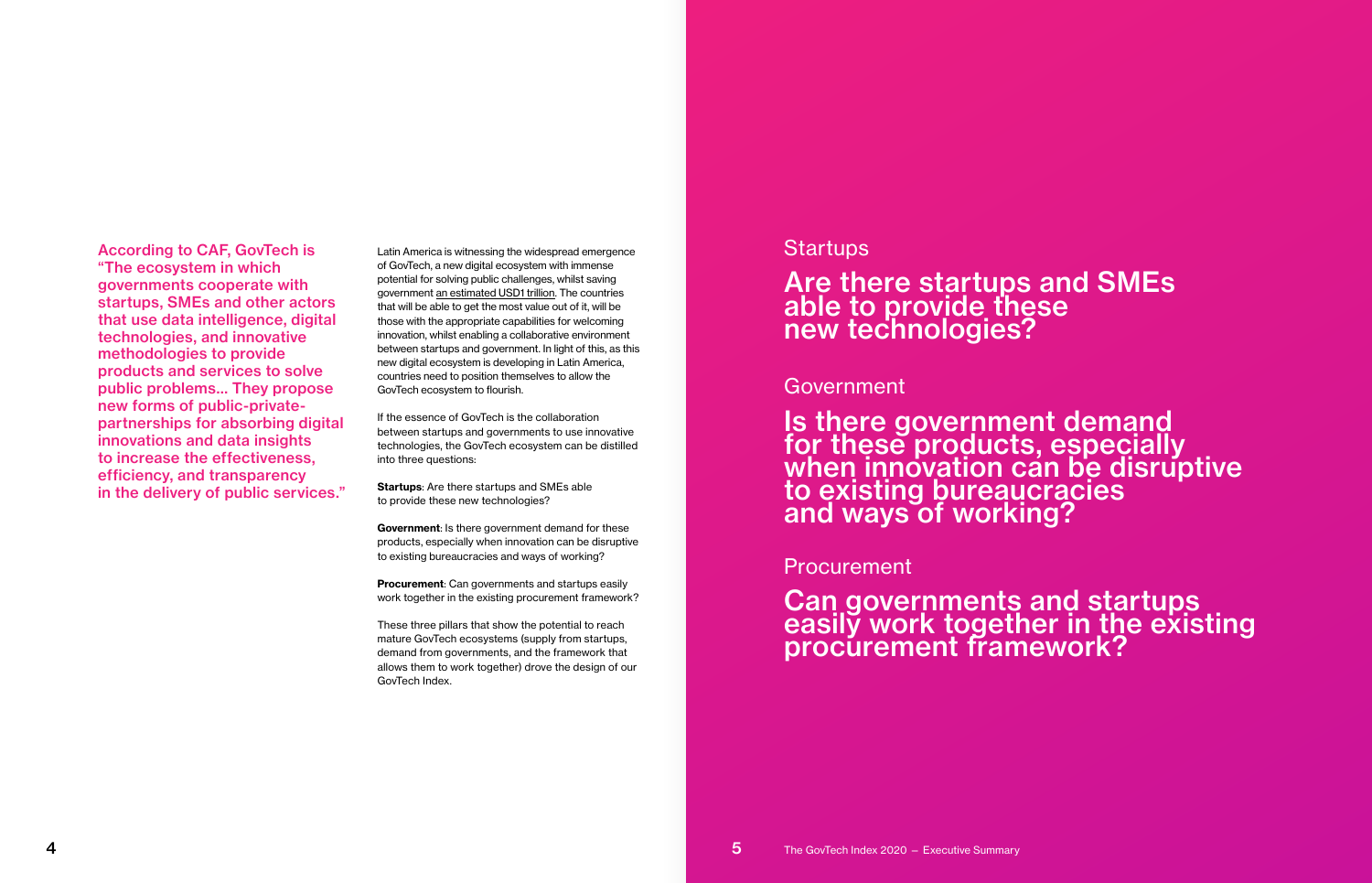The Index consists of three pillars that are intimately connected with each other: startups industry, government policies, and procurement systems. These pillars are based on 7 policy dimensions: innovation environment, digital environment, industry environment, policy environment, digital government, procurement frameworks, and procurement culture; that were assessed by drawing from 28 indicators.

Figure 1 shows how the indicators, dimensions and pillars of the GovTech Index come together to form the GovTech ecosystem.

The 'GovTech Index, conceived, commissioned and funded by CAF - Development Bank of Latin America and developed in conjunction with Oxford Insights, measures the maturity of the GovTech ecosystems across Argentina Bolivia, Brazil, Chile, Colombia, Costa Rica, Dominican Republic, Ecuador, Mexico, Panama, Paraguay, Peru, Portugal, Spain, Uruguay, and Venezuela.

The result is the the first comprehensive Govtech Index in the world, that was able to produce extensive regional, as well as country- specific analyses and recommendations for providing an environment where the GovTech ecosystem can thrive.

**Figure 1**

Structure of the GovTech Index Source: Compiled by the authors



# Index Ranking

Source: Compiled by the authors

**Spain** Portugal **Chile Brazil Mexico** Uruguay **Colombia Argentina** Costa Rica Peru Panama Dominican Republic **Bolivia Ecuador** Paraguay Venezuela **3.438**/10 **2.303**/10

## **6.630**/10

### **6.283**/10

**5.367**/10 **5.256**/10 **5.241**/10 **5.148**/10

**5.054**/10 **4.165**/10 **4.042**/10 **4.003**/10 **3.953**/10 **3.740**/10 **3.653**/10 **3.634**/10

The full dataset including sources, scores by pillar, dimension, and indicator can be accessed [here](https://docs.google.com/spreadsheets/d/1g2x1oiD-JbNVUcOzq_D2XZbdupWkdAWtf0etDz4Rhg8/edit?usp=sharing).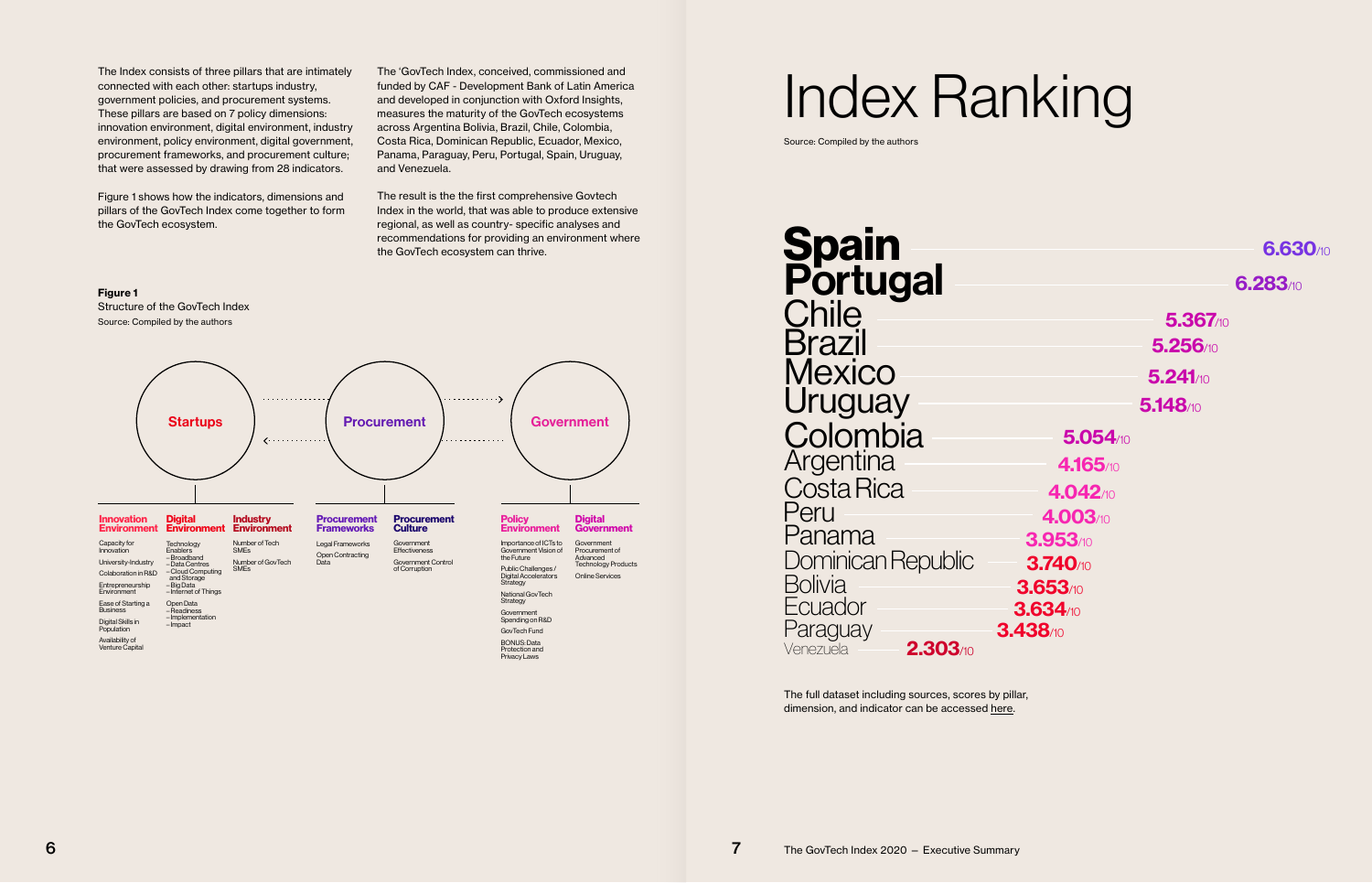## Findings

Our Index, desk research and interviews revealed a number of regional patterns for each pillar.

#### **Startups**

The startups pillar has the lowest average score for the region (3.42, compared to 4.62 for the government pillar and 5.45 for the procurement pillar). This is, in part, because of low scores in most countries for their industry environment. In most countries, there are currently only a small number of startups working in the GovTech space. This is perhaps to be expected given the emerging nature of the field of GovTech, but it does show that more needs to be done to develop mature GovTech ecosystems across the region.

Another common theme is the limited availability of venture capital. This problem is particularly acute for GovTech startups, as our research showed that many venture capitalists see selling to the government as risky and unlikely to yield significant rewards. This is in spite of the fact that, across the world, and Latin America, governments are significant buyers of technology products, with millions of dollars worth of contracts up for grabs. A lack of adequate funding for GovTech at present may be one of the factors limiting the number of GovTech startups operating in the region.

#### Government

Many governments in the region have already recognised the importance of technology and innovation in the public sector, developing National Digital Strategies and investing in the provision of online services. However, there are currently very few countries that recognise the importance of specific GovTech policies, such as a National GovTech Strategy or a public GovTech fund.

This lack of policy-making that is tailored to GovTech exacerbates some of the funding problems that startups in the region experience. Because governments do not yet seem firmly committed to GovTech, selling to government looks risky, and venture capitalists are less likely to back startups looking to break into the public sector market.

#### Procurement

As the medium that connects governments with startups, the procurement system in Latin America, Spain, and Portugal is key to the development of a mature GovTech ecosystem. Many of our primary sources confirmed that procurement systems can currently present a significant barrier to GovTech startups wanting to contract with the government. Although there are some areas in which procurement regulations could be improved (such as where countries do not have a minimum period for payment from supplier), most of our sources indicated that the main barriers come more from the culture surrounding procurement than from the procurement frameworks themselves.

One factor affecting procurement cultures in the region is the level of digital skills within governments. Some primary sources suggested that governments struggle to attract, train or retain digital talent, meaning that the level of digital skills in governments is fairly low. This means that public officials within procurement are poorly equipped to understand the technical proposals offered by innovative GovTech startups. This, in turn, can contribute to the perception that startups are too risky to make reliable partners in procurement, with governments instead favouring large technology companies such as IBM and Microsoft. If government officials are not able to understand the technological merits of innovative proposals submitted by startups, they are unlikely to take a risk and contract with a smaller company, even though these startups may offer higher quality, better value services than the larger firms.

Finally, corruption emerged as a concerning theme within procurement in Latin America. Our research indicated that corrupt practices, ranging from favouring companies with political connections through to bribery, can all lead to the lax enforcement of procurement laws. GovTech startups are unlikely to be successful in such an environment, as they cannot compete on an equal playing field with larger and better-connected firms. Promisingly, a number of countries in the region have started to publish open contracting data, meaning that corruption and the lax enforcement of procurement laws can be scrutinised and challenged. This increased transparency could have a beneficial effect on the GovTech ecosystem in the future.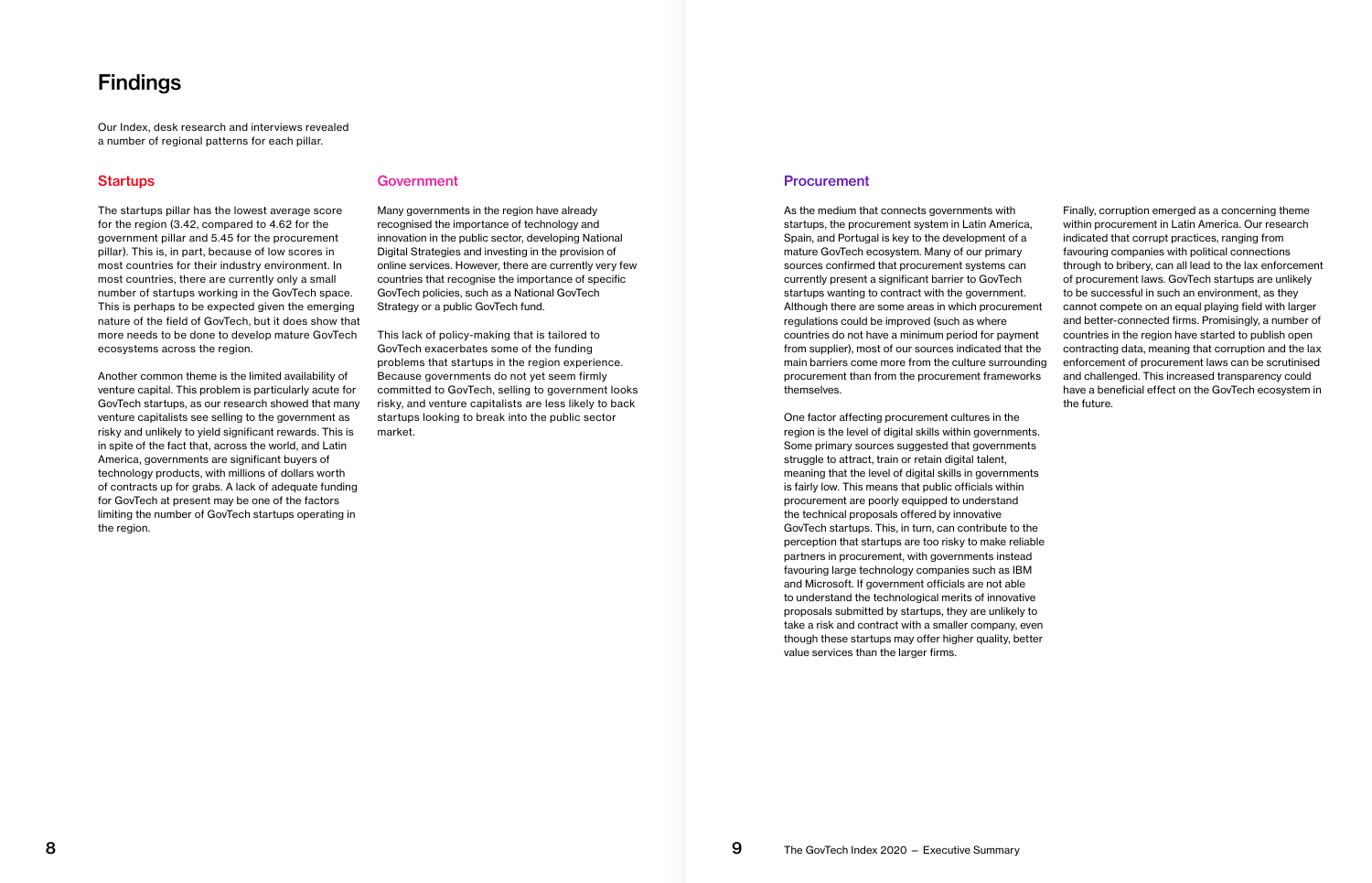

# Recommendations

The dimension that consistently sees the lowest scores in the GovTech Index is the industry environment. This reflects the fact that in most countries, there are currently only a small number of startups working in the GovTech space. This is perhaps to be expected given the emerging nature of the field of GovTech. Future iterations of the Index could see these scores improve as more and more entrepreneurs begin to see the opportunities in this new sector.

Based on the findings outlined above, we propose a number of country-specific as well as regional recommendations for allowing the GovTech ecosystem to thrive. In spite of significant differences between some of the countries covered in our Index in terms of the potential of their GovTech ecosystems, our findings do suggest some common themes across the region, and some common areas in which governments should focus their attention in order to reap the benefits of GovTech in future. The following recommendations should thus be seen as addressing the overall regional trends complementing the country specific analyses. Many governments in the region have already recognised the importance of technology and innovation in the public sector, developing national digital strategies and investing in the provision of online services. However, there are currently very few countries that recognise the importance of GovTech-specific policies and strategies, as a force to innovate and disrupt existing bureaucracy and make government better overall. Policies more tailored to GovTech specifically will help

#### **Startups**

Another common theme in the region is the limited availability of venture capital. This problem is particularly acute for GovTech startups, as our research showed that many venture capitalists see selling to the government as risky and unlikely to yield significant rewards. In order to create an environment of trust, in which GovTech startups can flourish, governments should ensure that there is sufficient to launch and scale their products.

- 
- Produce a national GovTech strategy.<br>● Establish a government-backed GovTech fund.<br>● Create GovTech-specific public challenges.<br>● Roll out a national-identity system, allowing
- 
- citizens to use the same credential for using government services. A single credential will hugely accelerate GovTech, as it allows data to be joined up between the different arms of government.

#### **Procurement**

For supporting a more favourable startup

#### Government

governments improve their readiness for GovTech, and signal to startups in the region that they are serious about taking advantage of this emerging field. This is also likely to have a beneficial effect on the availability of venture capital for GovTech, by indicating that there is a viable government market for their products.

Thus, our recommendations related to the government pillar are as follows:

- startups, government, and investors from the region can meet and interact.
- public, private and hybrid funding for new companies environment, we recommend that countries: ● Create an annual GovTech conference where ● Establish GovTech-specific incubators to target venture capital. ● Promote open data initiatives and invest in technological infrastructure. Procurement consistently came up in our research as one of the key contributors to a mature GovTech ecosystem. Our findings showed some areas in which many countries could improve their legal frameworks, such as introducing regulation that sets a deadline for the payment period from suppliers. However, the main way in which governments can improve their ability to work with GovTech startups is through the culture surrounding their procurement practices. A number of factors limit the opportunities for GovTech startups to contract with the government, including the level of digital skills within government; the perception that startups are too risky to make reliable partners
-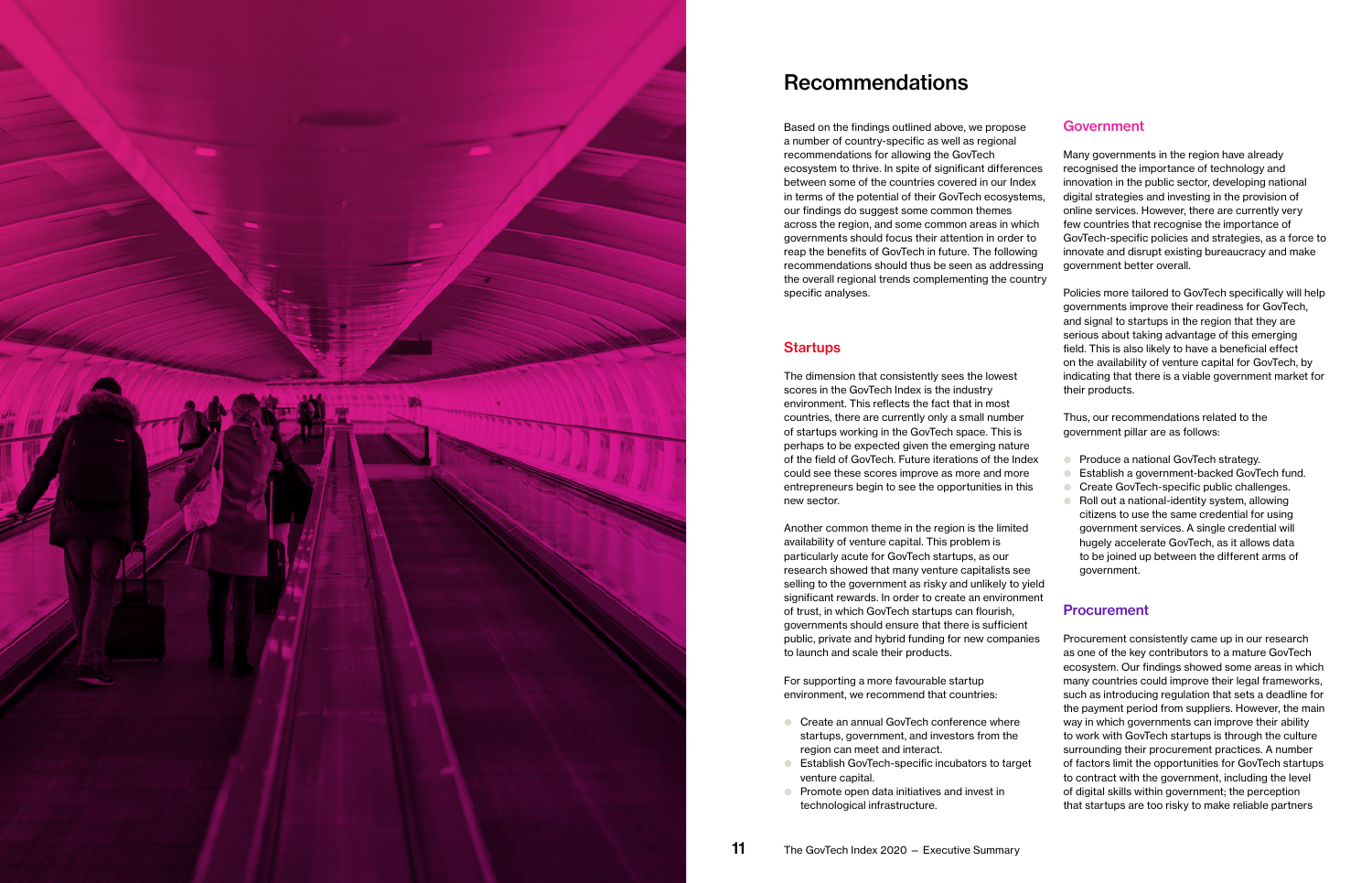in procurement; and the existence of incumbent

relationships with large technology companies that make it harder for GovTech companies to contract with the government. In addition, tackling corruption and ensuring the strict enforcement of procurement laws is an important prerequisite for developing a mature GovTech ecosystem.

For strengthening the procurement environment we, therefore, recommend that governments:

- Consider establishing a specific target for the procurement of government technology through start-ups and SMEs.
- Update and adjust procurement laws to ensure that they are SME friendly and have procurement agencies reach out more actively to start-ups and SMEs.
- Invest in open contracting data initiatives to increase trust, transparency, and accountability within procurement processes.
- Establish rigorous procedures and mechanisms for enforcing procurement laws.
- Avoid being too prescriptive about the services sought in the tendering process. A problem based approach will allow smaller startups to pitch innovative solutions.
- Break up large contracts into smaller ones or consider allowing multiple companies to put together a bid, as GovTech startups may struggle to compete with larger technology firms.
- Establish a digital training academy for training public servants in digital skills.

In addition to the policy recommendations for the national level set out above, we strongly recommend policymakers to explore how GovTech initiatives can be supported at city-level. During our research, we were made aware of several startups making tremendous positive impact at the local level, especially in cities. All evidence that we have gathered seems to point to the cities as the level where GovTech has the greatest potential. However, at the same time, some of our primary sources pointed out that if cities disproportionately reap the rewards of GovTech, this could exacerbate existing urban-rural inequalities. We recommend that governments approach the city-level potential for GovTech as a way to create equitable wealth and opportunities for all their citizens - for example, by reinvesting the money saved through the use of innovative GovTech products in rural infrastructure and rural public services.

As a final thought, we conclude that perhaps the most important recommendation is building community. It should be stressed again that whilst we conducted our analysis based on three pillars, we fundamentally view GovTech as an ecosystem whereby indicators, dimensions, and pillars are intimately connected with each other. For countries across Latin America, Spain and Portugal, creating a GovTech hub that brings together startups, government, and investors could significantly accelerate the development of their ecosystems.

There are several ways this could be achieved. Creating an annual GovTech annual summit where investors and startups can meet, interact, exchange ideas, and build relationships could be one way to connect stakeholders in the ecosystem on a sporadic basis. A more systematic approach could be to establish GovTech programmes and GovTech specific funds across countries that support promising new startups in their efforts. Finally, the most comprehensive solution could be the creation of a 'GovTech Chamber of Commerce' which would function as the central meeting point for stakeholders in the GovTech ecosystem, and could bring together all of the options listed above.

Building a GovTech community has the potential to help startups by allowing them to build relationships between different arms of government; advising them on how to target sales; and guiding them round the complex environment of government. It would also allow government and startups to understand each other's needs and desires.

Read the full report [here.](https://scioteca.caf.com/handle/123456789/1580)

Download the full dataset including scores by pillar, dimension, and indicator can be accessed [here.](https://scioteca.caf.com/handle/123456789/1584)